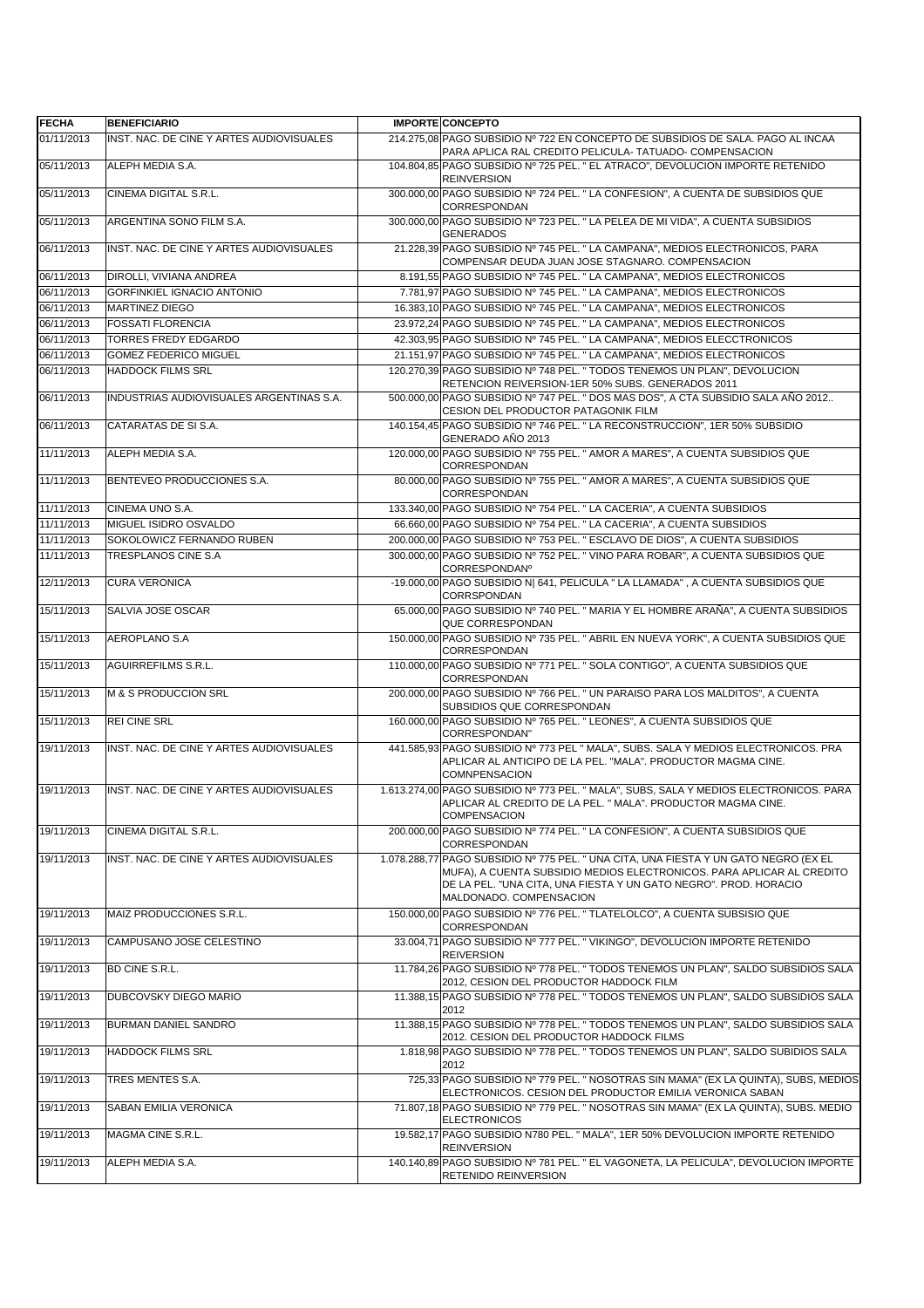| 26/11/2013 | INST. NAC. DE CINE Y ARTES AUDIOVISUALES | 39.690,07 SUBSIDIO N° 782, PELICULA " LA PATRIA EQUIVOCADA", SUBSIDIOS AÑO 2011,<br>PARA APLICAR AL ANTICIPO DE LA PELICULA " LA PATRIA EQUIVOCADA", DE LA<br><b>PRODUCTOR ASTRO FILMS SRL</b><br><b>COMPENSACION</b>                                   |
|------------|------------------------------------------|---------------------------------------------------------------------------------------------------------------------------------------------------------------------------------------------------------------------------------------------------------|
| 26/11/2013 | INST. NAC. DE CINE Y ARTES AUDIOVISUALES | 226.256,62 SUBSIDIO N° 783, PELICULA " PAJAROS MUERTOS", SUBSIDIOS MEDIOS<br>ELECTRONICOS, PARA APLICAR AL ANTICIPO DE LA PELICULA " PAJAROS<br>MUERTOS", DE LA PROD. JB PRODUCCIONES SRL.<br><b>COMPENSACION</b>                                       |
| 26/11/2013 | INST. NAC. DE CINE Y ARTES AUDIOVISUALES | 200.000,00 SUBSIDIO N° 784, PELICULA " PENSE QUE IBA A HABER FIESTA", SUBSIDIOS MEDIOS<br>ELECTRONICOS, PARA APLICAR AL ANTICIPO DE LA PELICULA " PENSE QUE IBA A<br>HABER FIESTA", DE LOS PRODS. MAGMA CINE SRL-GALES CINE SRL.<br><b>COMPENSACION</b> |
| 26/11/2013 | INST. NAC. DE CINE Y ARTES AUDIOVISUALES | 1.226.560,65 SUBSIDIO N° 784, PELICULA " PENSE QUE IBA A HABER FIESTA", SUBSIDIOS MEDOS<br>ELECTRONICOS, PARA APLICAR AL CREDITO DE LA PELICULA " PENSE QUE IA A<br>HABER FIESTA", DE LOS PRODS. MAGMA CINE SRL-GALE CINE SRL.<br><b>COMPENSACION</b>   |
| 26/11/2013 | INST. NAC. DE CINE Y ARTES AUDIOVISUALES | 600.000,00 SUBSIDIO N° 785, PELICULA "ROUGE AMARGO" A CUENTA MEDIOS ELECTRONICOS,<br>A CUENTA MEDIOS ELECTRONICOS, PARA APLICAR AL ANTICIPO DE LA PELICULA "<br>ROUGE AMARGO", DEL PROD. GUSTAVO ISRAEL COVA.<br><b>COMPENSACION</b>                    |
| 26/11/2013 | INST. NAC. DE CINE Y ARTES AUDIOVISUALES | -600.000,00 SUBSIDIO N° 785, PELICULA "ROUGE AMARGO" A CUENTA MEDIOS ELECTRONICOS,<br>A CUENTA MEDIOS ELECTRONICOS, PARA APLICAR AL ANTICIPO DE LA PELICULA "<br>ROUGE AMARGO", DEL PROD. GUSTAVO ISRAEL COVA.<br><b>COMPENSACION</b>                   |
| 26/11/2013 | INST. NAC. DE CINE Y ARTES AUDIOVISUALES | 412.284,81 SUBSIDIO N° 785, PELICULA " ROUGE AMARGO", A CUENTA MEDIOS<br>ELECTRONICOS, PARA APLICAR AL CRREDITO DE LA PELICULA " ROUGE AMARGO",<br>DEL PROD. GUSTAVO ISRAEL COVA.<br><b>COMPENSACION</b>                                                |
| 26/11/2013 | INST. NAC. DE CINE Y ARTES AUDIOVISUALES | 600.000,00 SUBSIDIO N° 785, PELICULA "ROUGE AMARGO" A CUENTA MEDIOS ELECTRONICOS,<br>A CUENTA MEDIOS ELECTRONICOS, PARA APLICAR AL ANTICIPO DE LA PELICULA '<br>ROUGE AMARGO",.<br><b>COMPENSACION</b>                                                  |
| 27/11/2013 | <b>JEMPSA S.A</b>                        | 300.000,00 PAGO SUBSIDIO N° 786, PELICULA " METEGOL", PAGO A CUENTA DE SUBS QUE<br>CORREPONDAN                                                                                                                                                          |
| 27/11/2013 | CARROUSEL FILMS SA                       | 150.000,00 PAGO SUBSIDIO N° 789, PELICULA " LA DESPEDIDA", A CUENTA MEDIOS<br><b>ELECTRONICOS</b>                                                                                                                                                       |
| 27/11/2013 | INDUSTRIAS AUDIOVISUALES ARGENTINAS S.A. | 200.000,00 PAGO SUBSIDIO N° 790, PELICULA " ROA", A CUENTA SUBSIDIOS MEDIOS<br>ELECTRONICOS.-                                                                                                                                                           |
| 27/11/2013 | ROYAL CINEMA GROUP SRL                   | 75.000,00 PAGO SUBSIDIO Nº 791, PELICULA " FUERA DE JUICIO ", ACUENTA SUBSIDIOS AÑO<br>2012                                                                                                                                                             |
| 27/11/2013 | ROCCA CLAUDIO HUGO                       | 75.000,00 PAGO SUBSIDIO N° 791, PELICULA " FUERA DE JUEGO", A CUENTA SUBS AÑO 2012.-                                                                                                                                                                    |
| 27/11/2013 | DOS MEDIDAS SRL                          | 75.000,00 PAGO SUBSIDIO Nº 791, PELICULA " FUERA DE JUEGO", A CUENTA SUBS AÑO 2012                                                                                                                                                                      |
| 27/11/2013 | MUSALUPPI HERNAN EZEQUIEL                | 75.000,00 PAGO SUBSIDIO N  791, PELICULA " FUERA DE JUEGO", A CUENTA SUBS AÑO 2012.-                                                                                                                                                                    |
| 29/11/2013 | MANDRAGORA PRODUCCIONES S.R.L.           | 150.000.00 PAGO SUBSIDIO N° 798. PELICULA " AMAR ES BENDITO". A CUENTA SUBSIDIO QUE<br>CORRESPONDAN                                                                                                                                                     |
| 29/11/2013 | INST. NAC. DE CINE Y ARTES AUDIOVISUALES | 563.071,84 SUBSIDIO N° 802, PELICULA " GRABA", A CUENTA MEDIOS ELECTRONICOS., PARA<br>APLICAR A LOS ANTICIPO PELICULA " GRABA" DEL PROD. SERGIO MARTIN MAZZA,<br>COMPENSACION                                                                           |
| 29/11/2013 | INST. NAC. DE CINE Y ARTES AUDIOVISUALES | 950.000,00 SUBSIDIO N° 801, PELICULA " RODENCIA Y EL DIENTE DE LA PRINCESA", A CUENTA<br>MEDIOS ELECTRONICOS, DEL PROD VISTA SUR FILMS SRA. URTIZVEREA.<br><b>COMPENSACION</b>                                                                          |
| 29/11/2013 | INST. NAC. DE CINE Y ARTES AUDIOVISUALES | 901.260,27 SUBSIDIO N° 801, PELICULA " RODENCIA, Y EL DIENTE DE LA PRONCESA", A<br>CUENTA MEDIOS ELECTRONICOS, PARA APLICAR AL CREIDTO DE LA PELICULA "EL<br>DIENTE DE LA PRINCESA", PROD. VISTA SUR FILMS UZTIVEREA.<br><b>COMPENSACION</b>            |
| 29/11/2013 | INST. NAC. DE CINE Y ARTES AUDIOVISUALES | 1.156.130,93 SUBSIDIO N° 800, PELICULA " VINO PARA ROBAR", A CUENTA SUBSIDIOS SALA,<br>PARA APLICAR AL ANTICIPO DE LA PEL. VINO PARA ROBAR", DE LOS PROD, TRES<br>PLANOS CINE SA.<br><b>COMPENSACION</b>                                                |
| 05/11/2013 | <b>HADDOCK FILMS SRL</b>                 | 100.000,00 PAGO SUBSIDIO Nº 733 PEL. " BETIBU" A CTA ANTICIPO DE SUBSIDIO OTORGADO<br>POR RE. 2699/13/INCAA                                                                                                                                             |
| 05/11/2013 | SUDESTADA CINE SRL                       | 125.000,00 PAGO SUBSIDIO Nº 732 PEL. " CHOELE", A CUENTA ANTICIPO DE SUBSIDIO<br>OTORGADO POR RES. 3128/13/INCAA                                                                                                                                        |
| 05/11/2013 | <b>ISRAEL ALEJANDRO JULIAN</b>           | 160.000,00 PAGO SUBSIDIO Nº 731 PEL " DONDE ESTABAS TU? EX (DURANTE LA INVASION DE<br>ESTADOS UNIDOS A PANAMA), SALDO ANTICIPO DE SUBS. OTORGADO POR RES.<br>2773/13/INCAA                                                                              |
| 05/11/2013 | MOROCHA FILMS SRL                        | 100.000,00 PAGO SUBSIDIO Nº 730 PEL. " EL 5 DE TALLERES", SALDO ANTICIPO DE SUBSIDIO<br>OTORGADO POR RES. 2405/13/INCAA                                                                                                                                 |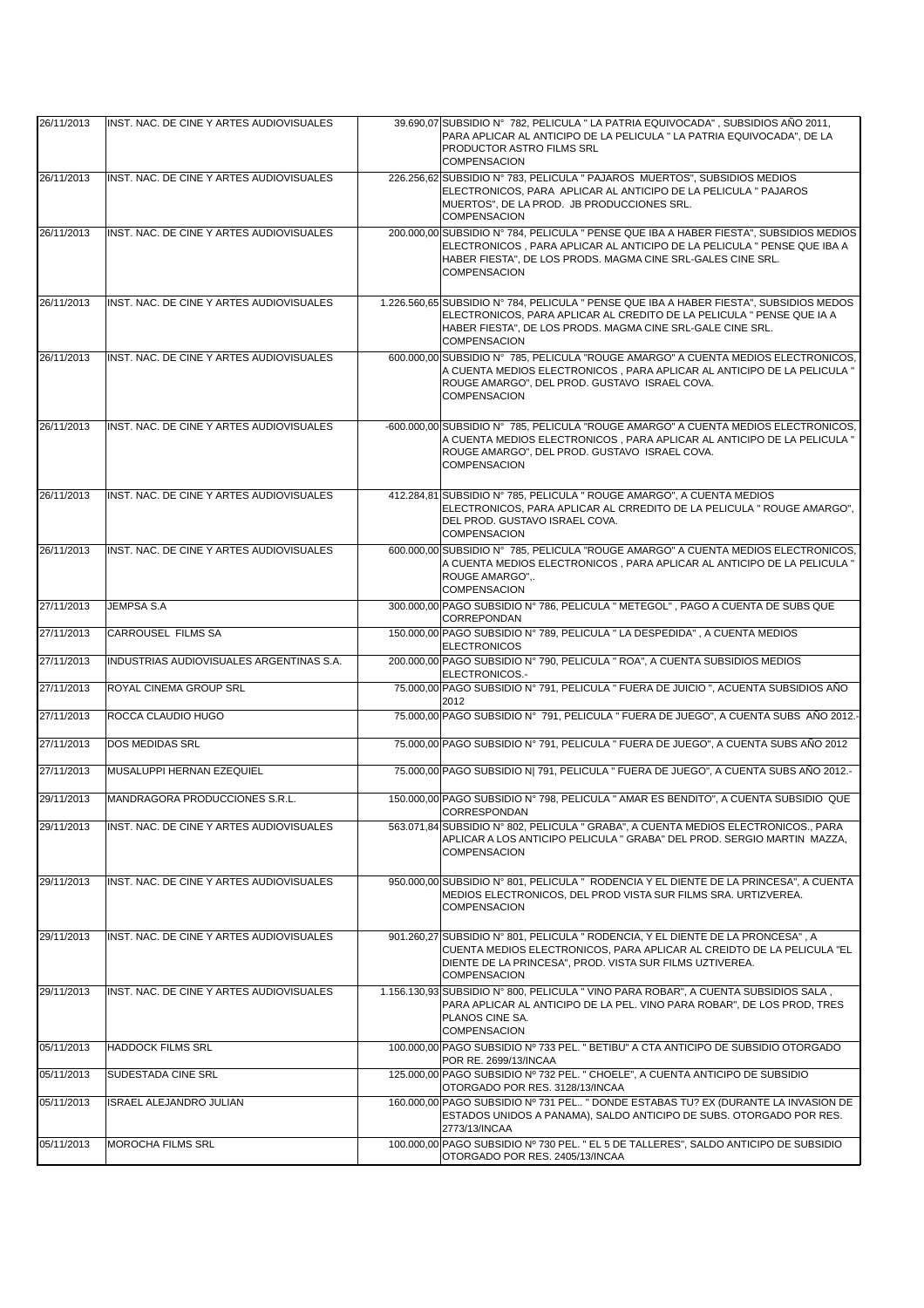| 05/11/2013 | ALEPH MEDIA S.A.                        | 110.000,00 PAGO SUBSIDIO Nº 729 PEL. " EL ARDOR2, SALDO ANTICIPO DE SUBSIDIO                                                                           |
|------------|-----------------------------------------|--------------------------------------------------------------------------------------------------------------------------------------------------------|
| 05/11/2013 | MAGMA CINE S.R.L.                       | OTORGADO POR RES. 2807/13/INCAA<br>23.201,91 PAGO SUBSIDIO Nº 729 PEL. " EL ARDOR", SALDO ANTICIPO DE SUBSIDIO<br>OTORGADO POR RES. 2807/13/INCAA      |
| 05/11/2013 | S.I.C.A.                                | 135.000,00 PAGO SUBSIDIO Nº 728 PEL. " LECTURA SEGUN JUSTINO", SALDO ANTICIPO DE<br>SUBSIDIO CONFORME RES. 1473/13/INCAA. CESION DEL PRODUCTOR IGNACIO |
| 05/11/2013 | ORTEGA LUIS                             | <b>ECHEGOYEN</b><br>100.000,00 PAGO SUBSIDIO Nº 727 PELL. " LULU", SALDO ANTICIPO DE SUBS. CONFORME RES.<br>3126/13                                    |
| 05/11/2013 | <b>MASA LATINA SRL</b>                  | 58.379,82 PAGO SUBSIDIO Nº 726 PEL. " PROSTIBULO DE ANIMALES", ANTICIPO DE SUBS.<br>OTORGADO POR RES. 3302/13                                          |
| 06/11/2013 | FERRO, ROBERTO JUAN                     | 30.050,00 PAGO SUBSIDIO Nº 744 PEL. " EL MANTO DE HIEL", SALDO ANTICIPO DE SUBSIDIOS<br>OTORGADO POR RES. 2695/13                                      |
| 06/11/2013 | CORRADO GUSTAVO MARCELO                 | 30.050,00 PAGO SUBSIDIO Nº 744 PEL. " EL MANTO DE HIEL", SALDO ANTICIPO DE SUBSIDIOS<br>OTORGADO POR RES. 2695/13                                      |
| 06/11/2013 | DIAZ, FERNANDO ADRIAN                   | 60.000,00 PAGO SUBSIDIO Nº 743 PEL. " VIAJE A TOMBUCTU", SALDO ANTICIPO DE SUBS.<br>OTORGADO POR RES 2468/13                                           |
| 06/11/2013 | <b>WERNER DANIEL ANDRES</b>             | 75.000,00 PAGO SUBSIDIO Nº 742 PEL" LA HUELLA EN LA NIEBLA", A CTA ANTICIPO DE SUBS.<br>OTORGADO POR RES 2946/13                                       |
| 06/11/2013 | M & S PRODUCCION SRL                    | 100.000,00 PAGO SUBSIDIO Nº 741 PEL. " UN PARAISO PARA LOS MALDITOS", A CTA ANTICIPO<br>DE SUBSIDIOS OTORGADO POR RES. 2305/13                         |
| 06/11/2013 | CINEMAGROUP S.R.L.                      | 70.525,94 PAGO SUBSIDIO Nº 739 PEL. " LA CORPORACION", SALDO ANTICIPO DE SUBS.<br>OTORGADO POR RES. 1953/13                                            |
| 06/11/2013 | ZARLEK PRODUCCIONES S.A.                | 75.000,00 PAGO SUBSIDIO Nº 738 PEL. " INEVITABLE", A CTA ANTICIPO DE SUBS. OTORGADO<br>POR RES. 1718/13                                                |
| 06/11/2013 | TAREA FINA S.R.L.                       | 50.000,00 PAGO SUBSIDIO Nº 737 PEL. " EL CERRAJERO", A CTA ANTICIPO DE SUBS,<br>OTORGADO POR RES. 2537/13                                              |
| 06/11/2013 | JUAREZ ALLEN GEMA                       | 50.000,00 PAGO SUBSIDIO Nº 736 PEL. " CHEEK TO CHEEK", A CTA ANTICIPO DE SUBS.<br>OTORGADO POR RES. 3136/13                                            |
| 06/11/2013 | JUAREZ ALLEN GEMA                       | 16.406,05 PAGO SUBSIDIO Nº 734 PEL. " DAMIANA", ANTICIPO SUBS. OTORGADO POR RES<br>3316/13                                                             |
| 12/11/2013 | JUAREZ ALLEN GEMA                       | -16.406,05 PAGO SUBSIDIO Nº 734 PEL. " DAMIANA", ANTICIPO SUBS. OTORGADO POR RES<br>3316/13                                                            |
| 11/11/2013 | MONTEOLIVA ALVAREZ MARIA JIMENA         | 219.000,00 PAGO SUBSIDIO Nº 759 PEL. " MUJER LOBO", ANTICIPO DE SUBSIDIO OTORGADO<br>POR RES. 3131/13/INCAA                                            |
| 11/11/2013 | LEOZ JAVIER PABLO                       | 104.000,00 PAGO SUBSIDIO Nº 758 PEL. " LOS ELEGIDOS", SALDO ANTICIPO SUBSIDIO<br>OTORGADO POR RES. 2871/13/INCAA                                       |
| 11/11/2013 | AMAPOLA FILM SRL                        | 100.000,00 PAGO SUBSIDIO Nº 757 PEL. " AMAPOLA", A CUENTA ANTICIPO DE SUBSIDIO<br>OTORGADO POR RES. 2955/13                                            |
| 11/11/2013 | DE LA VEGA DANIEL SERGIO                | 100.000,00 PAGO SUBSIDIO Nº 756 PEL. " NECROFOBIA", A CUENTA ANTICIPO SUBSIDIO RES.<br>3135/13/INCAA                                                   |
| 11/11/2013 | AGUIRREFILMS S.R.L.                     | 110.000,00 PAGO SUBSIDIO Nº 751 PEL. " SOLA CONTIGO", A CUENTA ANTICIPO SUBS. RES.<br>2406/13/INCAA                                                    |
| 11/11/2013 | MURGA CABROL CELINA INES                | 100.000,00 PAGO SUBSIDIO Nº 750 PEL. " LA TERCERA ORILLA", A CTA ANTICIPO DE SUBSIDIO<br>OTORGADO POR RES. 1798/13/INCAA                               |
| 11/11/2013 | <b>OJALA ENTRENIMIENTOS SRL</b>         | 100.000,00 PAGO SUBSIDIO Nº 749 PEL. " ALGUNAS CHICAS", SALDO ANTICIPO DE SUBS.<br>OTORGADO POR RES 1290/13/INCAA                                      |
| 13/11/2013 | DE LA ORDEN, ULISES                     | 45.500,00 PAGO SUBSIDIO Nº 763 CORRESPONDIENTE AL SALDO DEL ANTICIPO DE<br>SUBSIDIOS SEGUN RES 2313/13. PELICULA- DESIERTO VERDE                       |
| 13/11/2013 | UNIVERSIDAD NACIONAL DE TRES DE FEBRERO | 19.500,00 PAGO SUBSIDIO Nº 763 CORRESPONDIENTE AL ASALDO DE ANTIICPO DE SUBS.<br>SEGUN RES. Nº 2313/13. PELICUA- DESIERTO VERDE                        |
| 13/11/2013 | QUEVEDO LORENA SOLEDAD                  | 50.000,00 PAGO SUBSIDIO Nº 762 A CUENTA ANTICIPO SUBSIDIOS SEGUN RES. Nº 2701/13.<br>PELICULA-TRES                                                     |
| 13/11/2013 | <b>GUERRERO RODRIGO</b>                 | 50.000,00 PAGO SUBSIDIO Nº 762. A CUENTA ANTICIPO DE SUBSIDIOS SEGUN RES. Nº 2701/13.<br>PELICULA-TRES                                                 |
| 13/11/2013 | JUAREZ ALLEN GEMA                       | 100.000,00 PAGO SUBSIDIO Nº 761 A CUENTA ANTICPO DE SUBSIDIOS SEGUN RES. Nº 3110/13.<br>PELICULA- EL OJO DEL TIBURON                                   |
| 13/11/2013 | ARTEON ORGANIZACION DE ARTE             | 47.794,30 PAGO SUBSIDIO Nº 760 ANTICIPO DE SUBSIDIO SEGUN RES. Nº 3367/13. PELICULA-<br>BIENVENIDO LEON DE FRANCIA                                     |
| 15/11/2013 | PAMPA FILMS SA                          | 200.000,00 PAO SUBSIDIO N° 764, PELICULA " DICTABLANDA", A CUENTA ANTICIPO DE SUBS<br>RES Nº 2707/13                                                   |
| 15/11/2013 | <b>MARTINEZ ROSA</b>                    | 81.626,81 PAGO SUBSIDIO Nº 768 PEL. " DOS DISPAROS", ANTICIPO DE SUBSIDIO OTORGADO<br>POR RES. 3526/13                                                 |
| 15/11/2013 | DOMENICA FILMS SRL                      | 3.474,76 PAGO SUBSIDIO Nº 767 PEL. " TRES", ANTICIPO SUBS. OTORGADO POR RES. 3533/13                                                                   |
| 18/11/2013 | MAGOYA FILMS S.A                        | 180.988,88 PAGO SUBSIDIO N° 772, PELICULA " EL PATRON", ANICIPO DE SUBS RES N°3536/13                                                                  |
| 18/11/2013 | FERNANDEZ MOUJAN, ALEJANDRO MARIO       | 16.406,05 PAGO SUSIDIO Nº 769, PELICULA " DAMIANA", ANTICIPO DE SUBS OTORGADO POR<br>RES Nº 3539/13                                                    |
| 27/11/2013 | DE LA VEGA DANIEL SERGIO                | 129.733,42 PAGO SUBSIDIO N  787, PELICULA " NECROFOBIA", SALDO ANTICIPO SUBS RES N°<br>3125/13                                                         |
| 27/11/2013 | MOROCHA FILMS SRL                       | 100.000,00 PAGO SUBSIDIO N° 788, PELICULA " EL 5 DE TALLERES", A CUENTA ANTICIPO DE<br>SUBS OTORGADO POR RES Nº 3244/13                                |
| 27/11/2013 | BD CINE S.R.L.                          | 100.000,00 PAGO SUBSIDIO N° 792, PLEICULA " EL MISTERIO DE LA FELIDICIDAD", A CUENTA<br>ANTICIPODE SUS OTORGADO POR RES Nº 3315/13                     |
| 27/11/2013 | SUDESTADA CINE SRL                      | 125.000,00 PAGO SUBSIDIO N° 793, PELICULA " CHOELE", SALDO ANTICIPO DE SUBS<br>OTORGADO POR RES Nº 3128/13                                             |